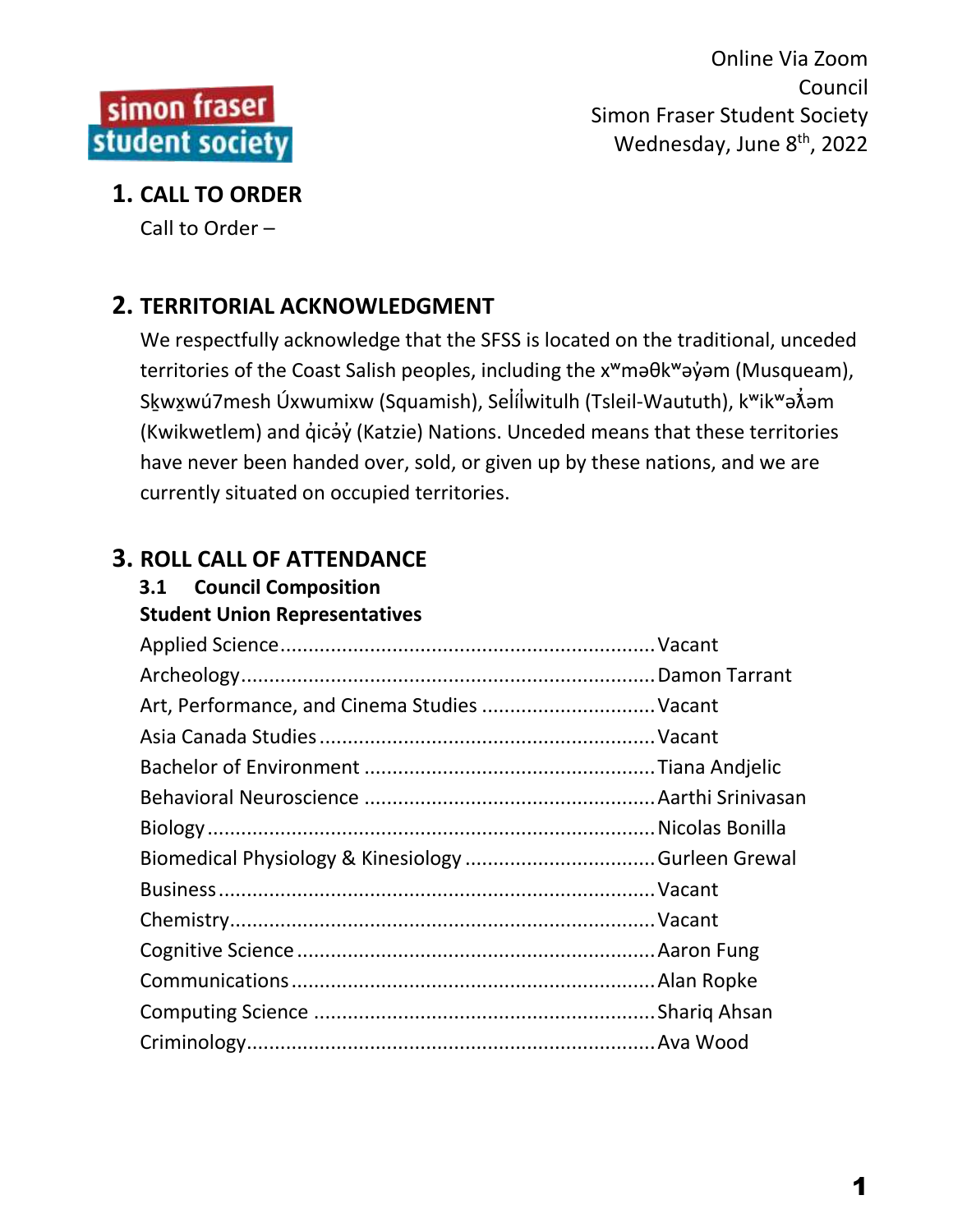# simon fraser<br>student society

Online Via Zoom Council Simon Fraser Student Society Wednesday, June 8<sup>th</sup>, 2022

| Faculty of Communications, Arts and Technology  Rastko Koprivica |  |
|------------------------------------------------------------------|--|
|                                                                  |  |
|                                                                  |  |
|                                                                  |  |
|                                                                  |  |
| Gender, Sexuality, and Women's StudiesSimran Basra               |  |
|                                                                  |  |
|                                                                  |  |
|                                                                  |  |
|                                                                  |  |
|                                                                  |  |
|                                                                  |  |
|                                                                  |  |
|                                                                  |  |
| International Studies Student Association Sude Guvendik          |  |
|                                                                  |  |
|                                                                  |  |
|                                                                  |  |
|                                                                  |  |
|                                                                  |  |
|                                                                  |  |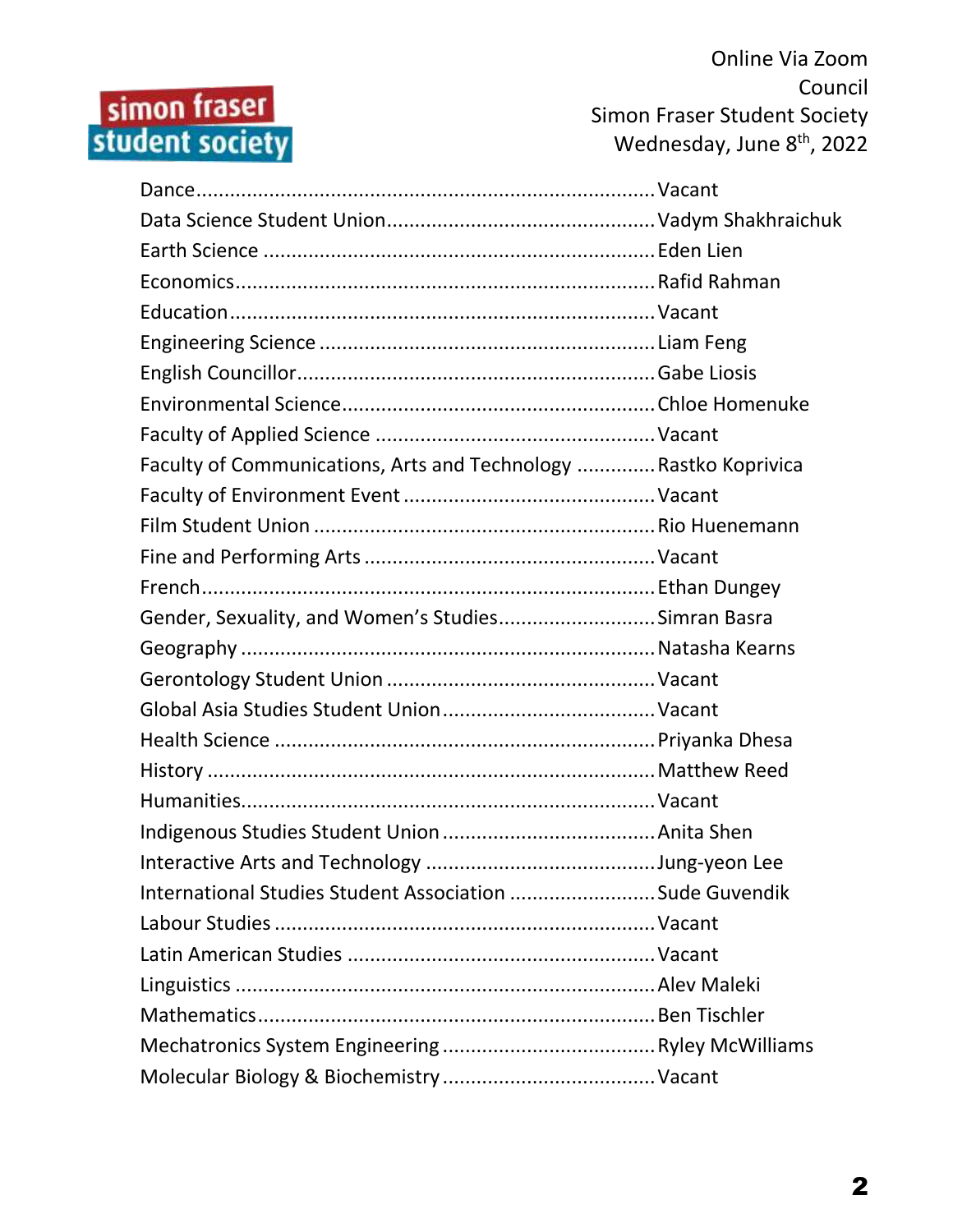# simon fraser<br>student society

Online Via Zoom Council Simon Fraser Student Society Wednesday, June 8<sup>th</sup>, 2022

| Sustainable Community Development Vacant                            |  |
|---------------------------------------------------------------------|--|
| Sustainable Energy Engineering Student Society  Mohammad Al-Sheboul |  |
|                                                                     |  |
|                                                                     |  |
|                                                                     |  |

#### **Constituency Group Representatives**

| First Nations, Métis & Inuit Student Association Vacant |  |
|---------------------------------------------------------|--|
|                                                         |  |
|                                                         |  |
| Students of Caribbean & African Ancestry Linda Chobang  |  |
|                                                         |  |

#### **Affiliated Student Groups**

|--|--|--|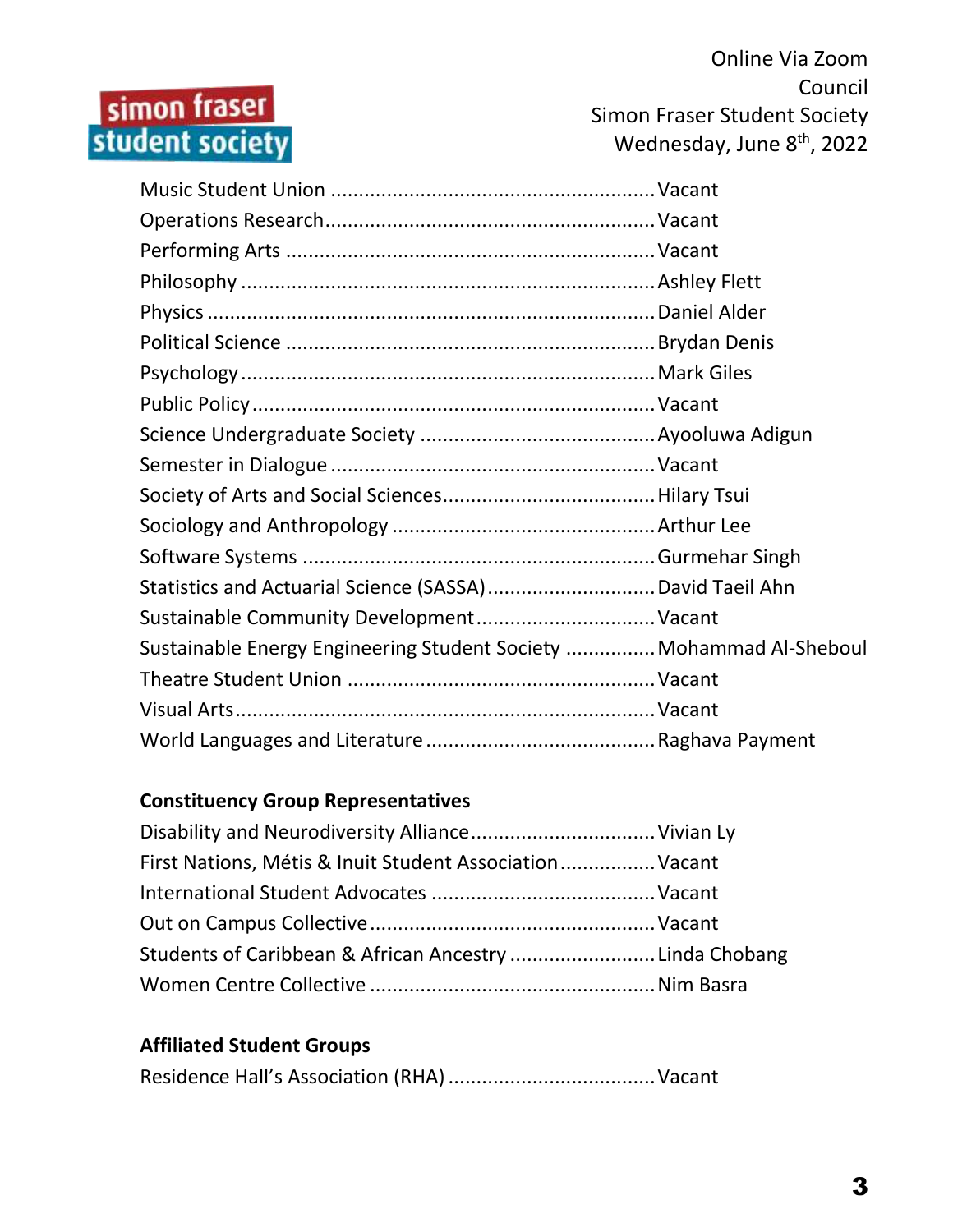

Student Athlete Advisory Committee (SAAC)......................Vacant

#### **SFSS Executive Committee**

| VP Internal and Organizational Development Judit Nagy |  |
|-------------------------------------------------------|--|
|                                                       |  |
|                                                       |  |
|                                                       |  |
|                                                       |  |
|                                                       |  |

### **3.2 Society Staff**

| Policy, Research, Community Affairs Coordinator Beaty Omboga |  |
|--------------------------------------------------------------|--|
|                                                              |  |
|                                                              |  |

| 3.3 Alternates       |  |
|----------------------|--|
| 3.4 Regrets          |  |
| 3.5 Leave of Absence |  |
| 3.6 Guests           |  |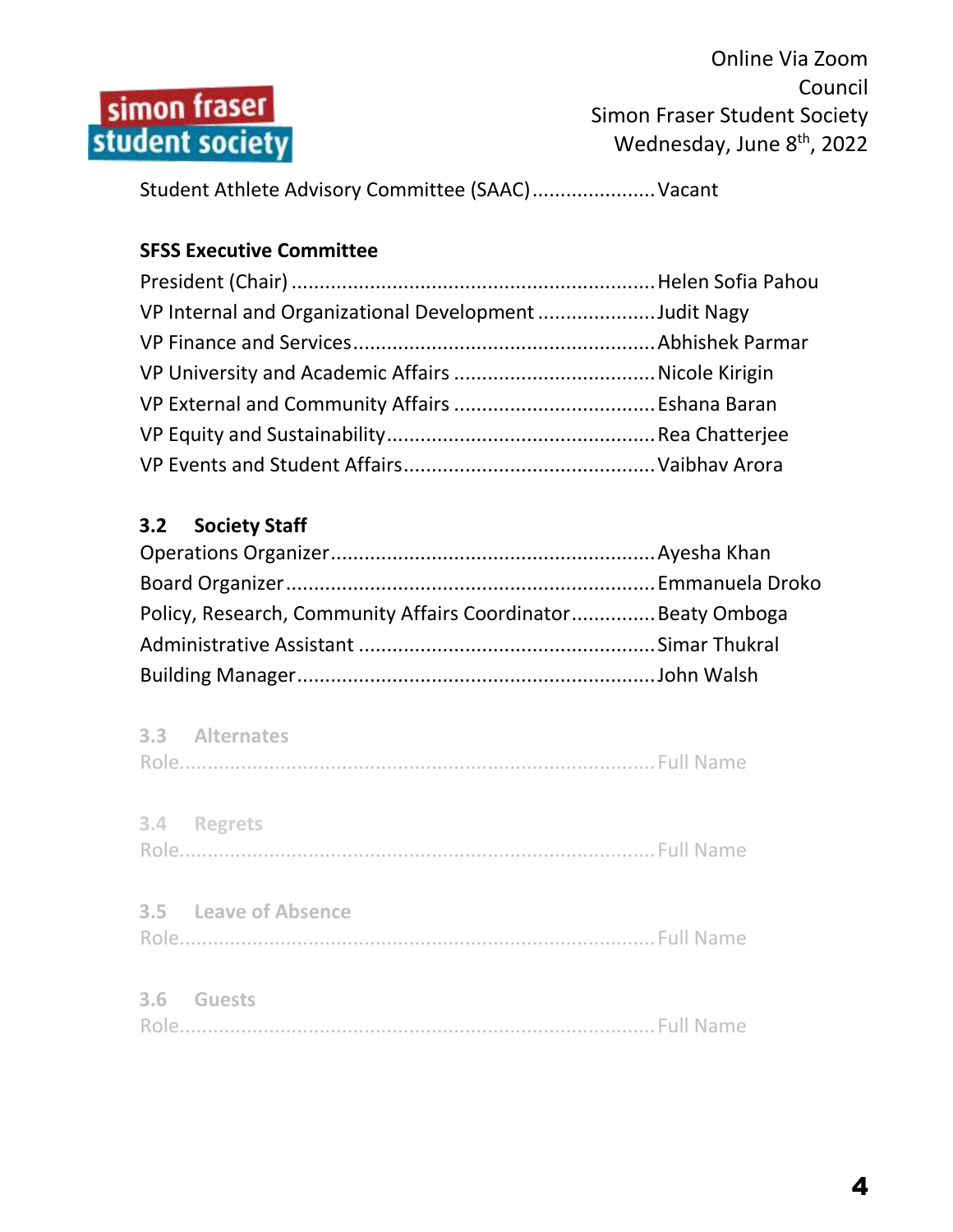

**3.7 Absents** Role.....................................................................................Full Name

## **4. CONSENT AGENDA**

### **4.1 CONSENT AGENDA**

Be it resolved to adopt the consent agenda by unanimous consent.

#### **CARRIED/NOT CARRIED/CARRIED AS AMENDED**

#### **4.1.1. MATTERS ARISING FROM THE MINUTES-Council Minutes-MOTION COUNCIL 2022-06-08:01**

Be it resolved to receive and file the following Council minutes:

- Council 2022-04-20
- Council 2022-04-26
- Council 2022-05-25

**4.1.2. MATTERS ARISING FROM THE MINUTES-Committee Minutes-MOTION COUNCIL 2022-06-08:#**

Be it resolved to receive and file the following Committee minutes:

- $\bullet$  AC 2022-03-23
- EXEC 2022-03-21
- EXEC 2022-03-22
- EXEC 2022-04-05
- BIPOC 2022-03-16
- BIPOC 2022-03-29
- OCEO 2022-03-14
- OCEO 2022-04-25

**4.1.3. RATIFICATION OF REGRETS-MOTION COUNCIL 2022-06-08:# SUBMITTED BY:** President "Helen Sofia Pahou" Be it resolved to ratify the regrets from.

# **5. ADOPTION OF THE AGENDA**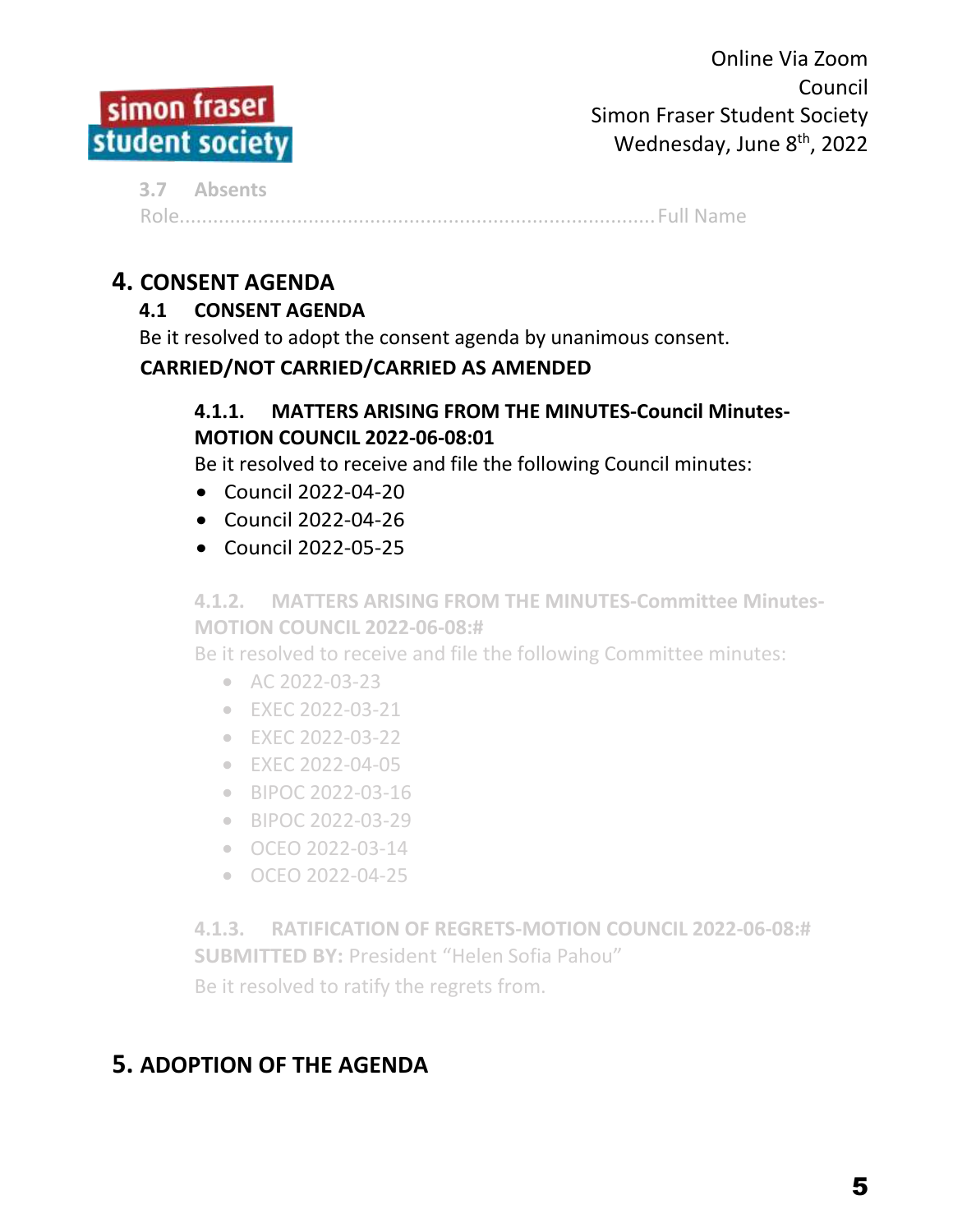

# **5.1 MOTION COUNCIL 2022-06-08:02 Mover / Seconder**

Be it resolved to adopt the agenda as presented.

**CARRIED/NOT CARRIED/CARRIED AS AMENDED**

**6. PRESENTATION**

**6.1 Executive Report PRESENTED BY: ATTACHMENTS:**

# **7. REPORTS FROM COMMITTEES**

## **7.1 Executive Committee**

## **7.2 CCBC Report**

**8. IN-CAMERA**

**8.1 MOTION COUNCIL 2022-06-08:# Mover / Seconder** Be it resolved to go in-camera for the remainder of the meeting. **CARRIED / NOT CARRIED / CARRIED AS AMENDED.**

 $\bullet$ 

**9. EX-CAMERA**

**9.1 MOTION COUNCIL 2022-06-08:#**

**Mover / Seconder**

Be it resolved to go in-camera for the remainder of the meeting

**CARRIED /NOT CARRIED/CARRIED AS AMENDED**

# **10. OLD BUSINESS**

**10.1 Black Indigenous People of Colour Committee Election- MOTION COUNCIL**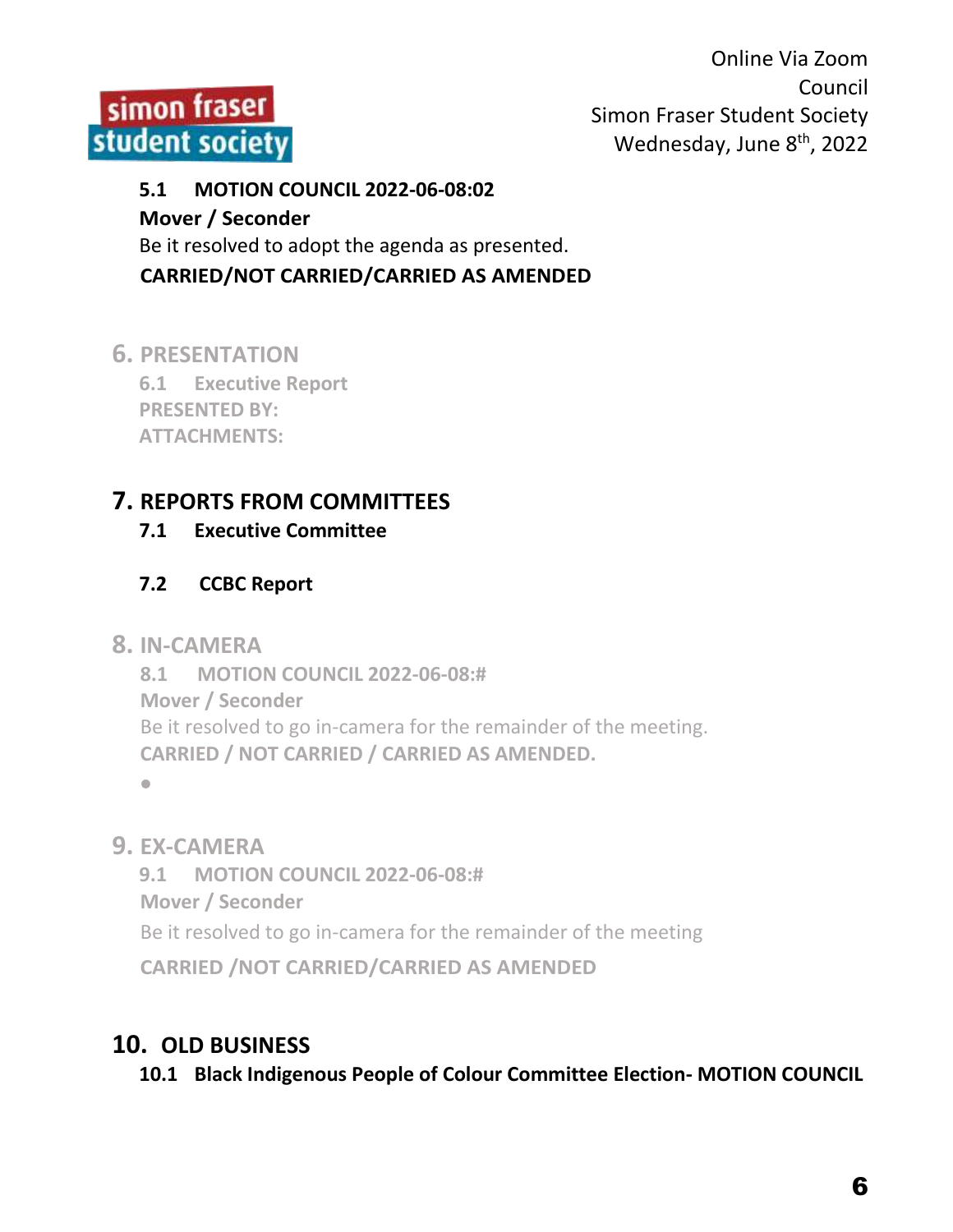

#### **2022-06-08:03**

**SUBMITTED BY:** VP Internal and Organizational Development "Judit Nagy" **ATTACHMENT:**

#### **Mover / Seconder**

Whereas per SO-10.13 "For appointment of councillors to this committee, council shall take into consideration councillors with lived experiences/those who identify as BIPOC when appointing members to the committee;

Whereas there are 4 seats free members of Council;

Be it resolved to elect councillor(s) A, B, C, and D to serve on the BIPOC committee for the 2022-2023 Council term.

#### **CARRIED/NOT CARRIED/CARRIED AS AMENDED**

#### **10.2 Save SFU Democracy Campaign- MOTION COUNCIL 2022-06-08:04 SUBMITTED BY: Disability and Neurodiversity Alliance "Vivian Ly" ATTACHMENT:**

#### **Mover / Seconder**

Whereas currently the SFU Board of Governors is considering a proposal to amend Policy on University Policies and Procedures (B 10.00);

Whereas this proposal would give unprecedented power to one individual to amend the SFU policy definitions and procedures;

Whereas public outcry against the proposal has led to an extended feedback deadline for faculty and staff members;

Whereas the wider student body has yet to be consulted on the proposal as promised by SFU;

Whereas the SFSS Executive Committee has sent the SFSS members mailing list an email sharing Save SFU Democracy campaign resources and encouraging students to give input on the proposal;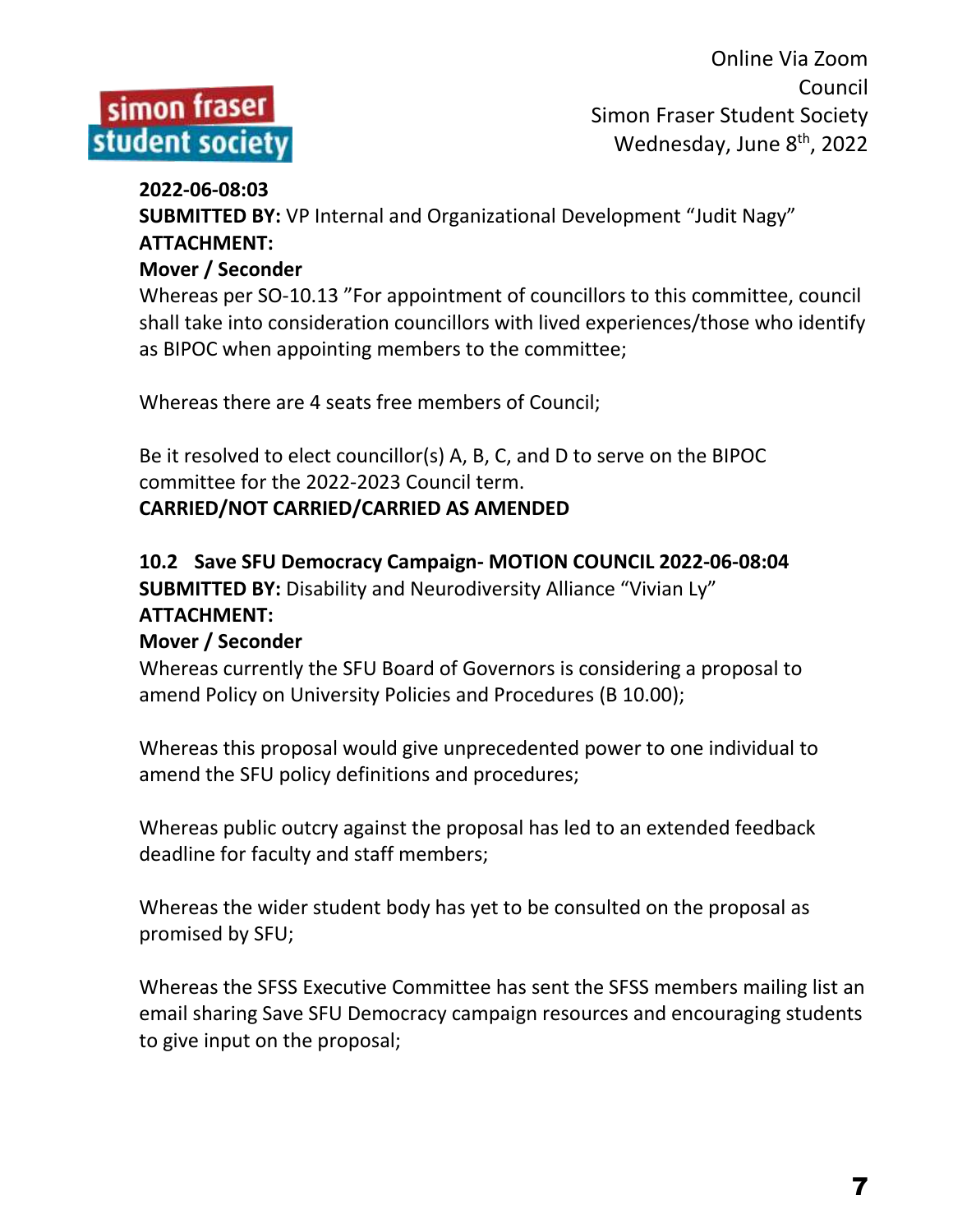

Let it be resolved that the SFSS Council endorse and amplify the Save SFU Democracy campaign;

Let it be further resolved that the SFSS Executive Committee and the University and Academic Affairs Committee be tasked to continue to advocate for consultation with the student body and work with student senators and governors to oppose the proposal.

#### **CARRIED/NOT CARRIED /CARRIED AS AMENDED**

#### **11. NEW BUSINESS**

**11.1 SFSS 2022-2023 Budget- MOTION COUNCIL 2022-06-08:05 SUBMITTED BY:** VP Finance and Services "Abhishek Parmar" **Mover / Seconder**

Whereas the "2022-2023 5th Draft budget" annual budget was developed in the spring term and approved by 2021-2022 council on the April 27th, 2022 as the preliminary budget;

Whereas the budget has since been updated since to include new costs reflected in "2022-23 Budget - New Final Draft";

Whereas Bylaw 6.13 requires Council to approve a final budget by no later than June 30th each year;

Be it resolved that Council approve the "2022-23 Budget - New Final Draft" document as the final budget for the 2022-2023 year.

**CARRIED/NOT CARRIED/CARRIED AS AMENDED**

**11.2 Outreach Committee Election- MOTION COUNCIL 2022-06-08:06 SUBMITTED BY:** VP Internal and Organizational Development "Judit Nagy" **Mover / Seconder**

Whereas Outreach Committee only allows for one Executive Councillor;

Whereas there are seven (7) seats available to Non-executive Councillors;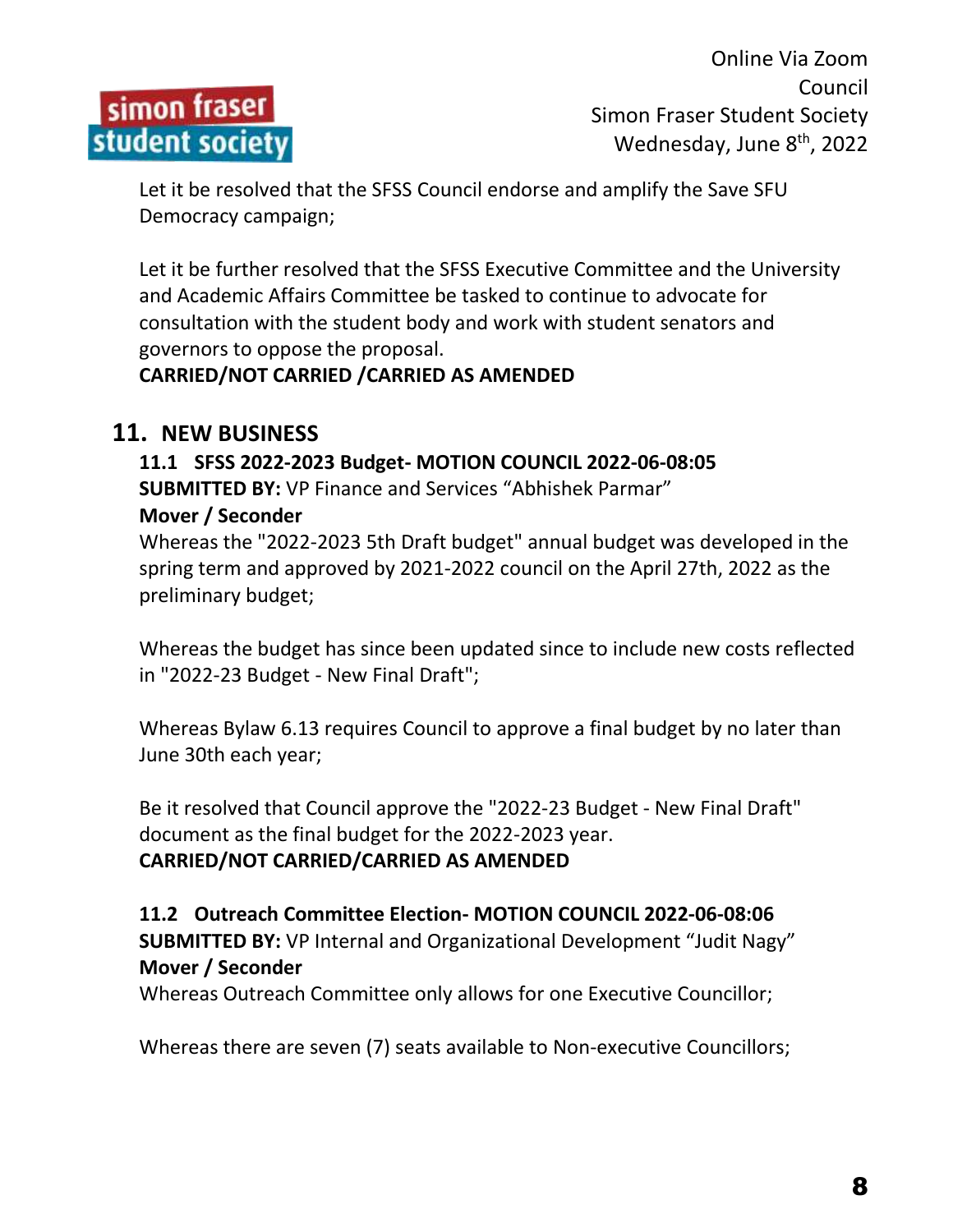

Whereas there is one (1) designated seat for a Constituency Group Councillor;

Whereas there is one (1) designated seat for an Affiliated Student Groups Councillor;

Be it resolved to elect Executive X to serve on Outreach Committee for the 2022- 23 Council year.

Be it further resolved to elect Councillor(s) A, B, C, D, E, F, and G to Outreach committee for the council terms of 2022-2023.

Be it further resolved to elect Constituency Group Councillor X to serve on Outreach Committee for the 2022-23 Council year.

Be it further resolved to elect Affiliate Student Group Councillor Y to serve on Outreach Committee for the 2022-23 Council year. **CARRIED /NOT CARRIED/CARRIED AS AMENDED**

#### **11.3 Accessibility Committee Election- MOTION COUNCIL 2022-06-08:07 SUBMITTED BY:** VP Internal and Organizational Development "Judit Nagy" **Mover / Seconder**

Be it resolved to elect Councilor(s) A, B, C, and D to serve on the Accessibility Committee for the council terms of 2022-2023.

**CARRIED /NOT CARRIED/CARRIED AS AMENDED**

#### **11.4 First Year Engagement Committee Election- MOTION COUNCIL 2022-06- 08:08**

**SUBMITTED BY:** VP Internal and Organizational Development "Judit Nagy" **Mover / Seconder**

Be it resolved to elect Councillor(s) A, B, C, and D to First Year Engagement Committee for the council terms of 2022-23.

**CARRIED /NOT CARRIED/CARRIED AS AMENDED**

**11.5 Surrey Campus Committee Election- MOTION COUNCIL 2022-06-08:09**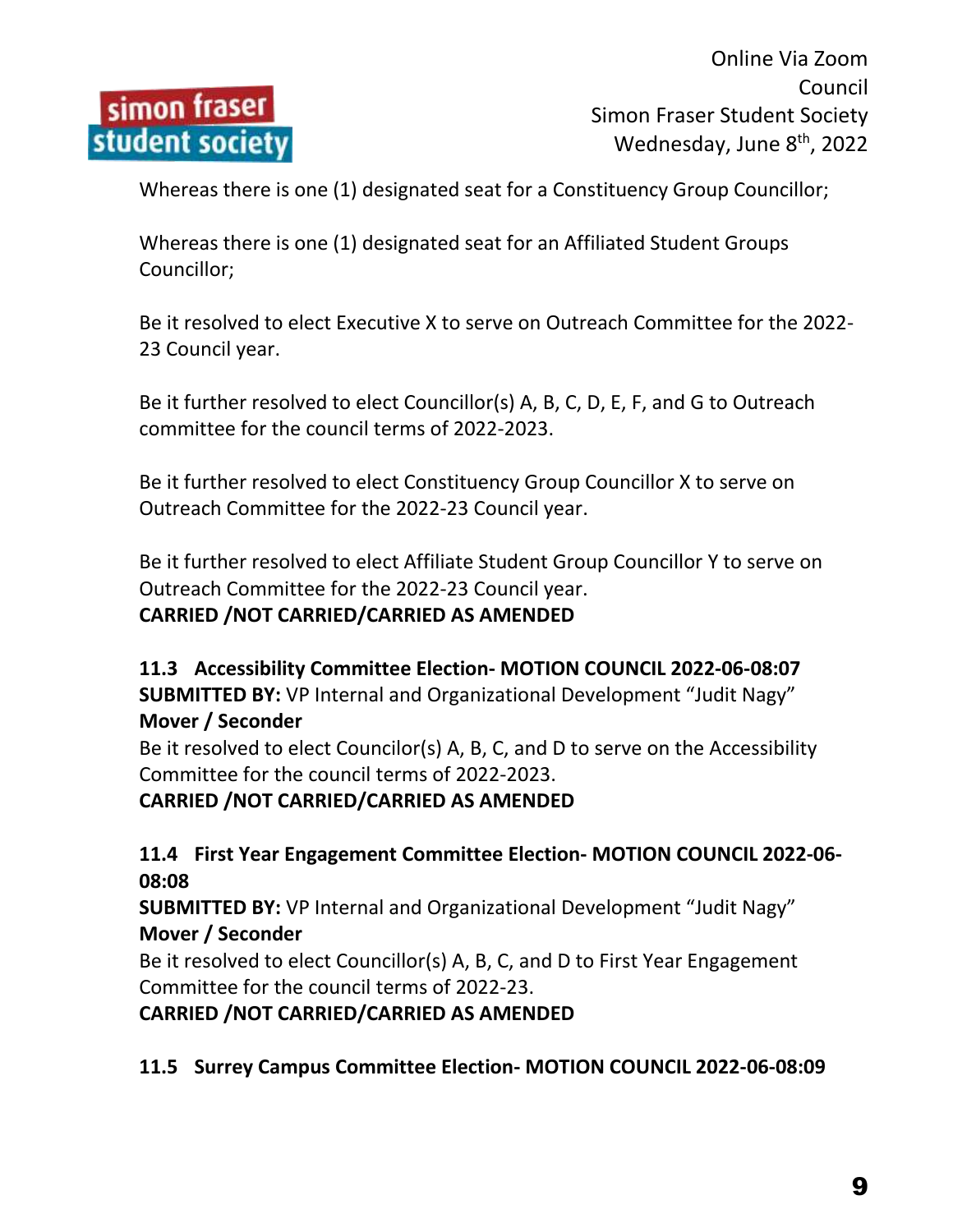

**SUBMITTED BY:** VP Internal and Organizational Development "Judit Nagy" **Mover / Seconder**

Be it resolved to elect Councillor(s) A, B, C, and D to Surrey Campus Committee for the council terms of 2022-23.

#### **CARRIED /NOT CARRIED/CARRIED AS AMENDED**

#### **11.6 Members Meeting Planning Committee Election- MOTION COUNCIL 2022- 06-08:10**

**SUBMITTED BY:** VP Internal and Organizational Development "Judit Nagy" **Mover / Seconder**

Be it resolved to elect Councilor(s) A, B, C, and D to Members' Meeting Planning Committee for the council terms of 2022-23.

#### **CARRIED /NOT CARRIED/CARRIED AS AMENDED**

#### **11.7 Member Services Advisory Committee Election- MOTION COUNCIL 2022- 06-08:11**

**SUBMITTED BY:** VP Internal and Organizational Development "Judit Nagy" **Mover / Seconder**

Be it resolved to elect Councilor(s) A, B, C, and D to Member Services Advisory Committee for the council terms of 2022-23.

**CARRIED /NOT CARRIED/CARRIED AS AMENDED**

## **12. DISCUSSION ITEMS**

#### **12.1 Orientation Feedback Form**

**SUBMITTED BY:** VP Internal and Organizational Development "Judit Nagy" **BLURB:** 

**ATTACHMENT:**

#### **12.2 Student Union / Constituency Group Core funding motion passed April 27th**

**SUBMITTED BY:** Faculty of Communication, Art, and Technology "Rastko Koprivica"

**BLURB:** 

**ATTACHMENT:**